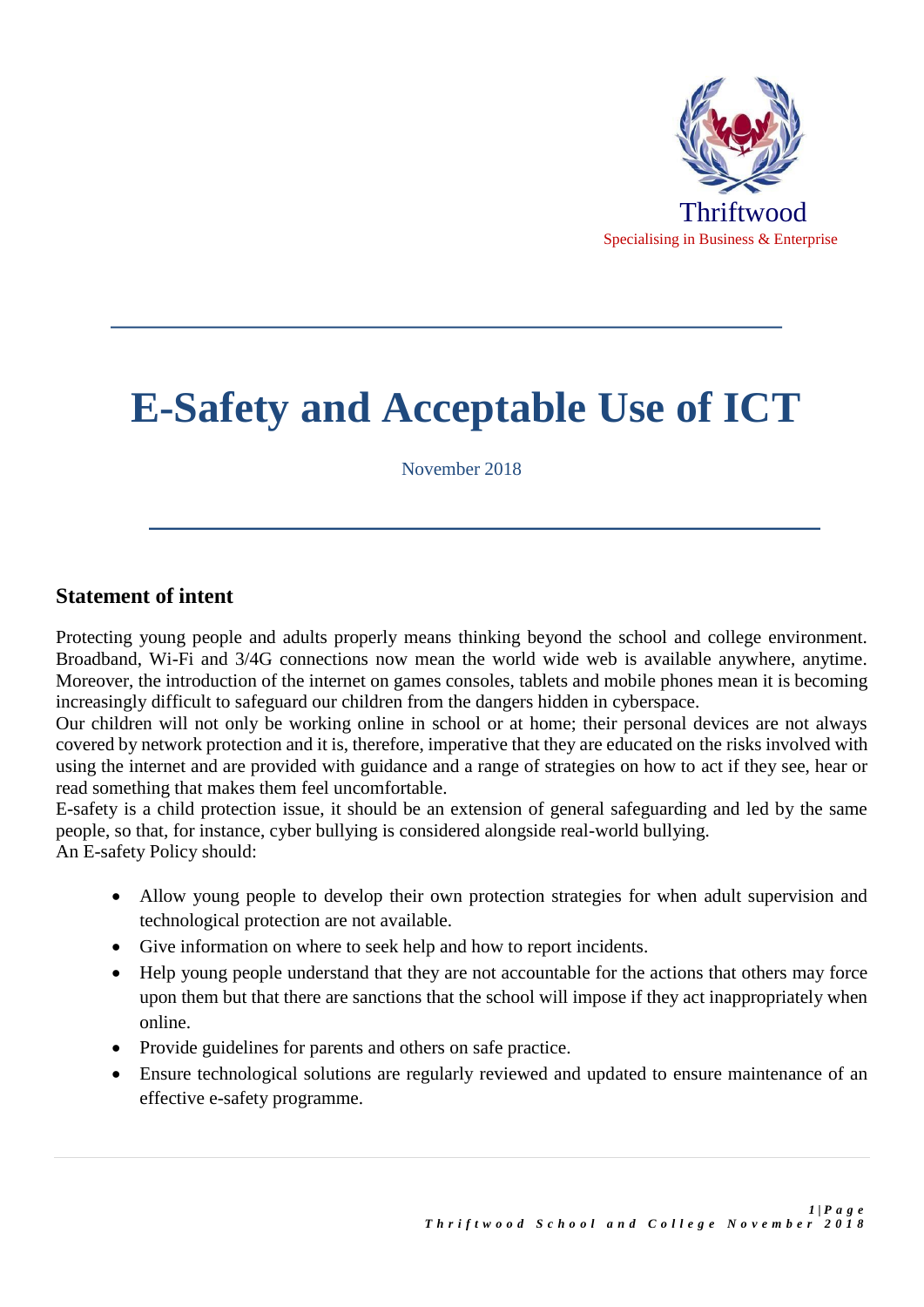Above all, e-safety education should be a continuing feature of both staff development and young people's educational lifelong learning.

The purpose of this policy is to:

- Set out the key principles expected of all members of the school and college community with respect to the use of ICT-based technologies.
- Safeguard and protect the children and staff of the academy.
- Assist staff working with children to work safely and responsibly with the internet and other communication technologies and to monitor their own standards and practice.
- Set clear expectations of behaviour and/or codes of practice relevant to responsible use of the internet for educational, personal or recreational use.
- Have clear structures to deal with online abuse, such as online bullying, which are cross referenced with other policies.
- Ensure that all members of the academy community are aware that unlawful or unsafe behaviour is unacceptable and that, where appropriate, disciplinary or legal action will be taken.
- Minimise the risk of misplaced or malicious allegations made against adults who work with pupil.

# **1. Teaching and learning**

### **Why the internet and digital communications are important**

- 1.1. The internet is an essential element in 21st century life for education, business and social interaction. Thriftwood has a duty to provide pupils with quality internet access as part of their learning experience.
- 1.2. Internet use is a part of the statutory curriculum and a necessary tool for staff and pupils.
- 1.3. Teachers plan internet use carefully to ensure that it is age-appropriate and supports the learning objectives for specific curriculum areas.
- 1.4. Staff model safe and responsible behaviour in their use of technology during lessons.

# **Internet use will enhance learning**

- 1.5. Thriftwood internet access will be designed expressly for pupil use and will include filtering appropriate to the age of pupils.
- 1.6. Pupils will be taught what internet use is acceptable and what is not and given clear objectives for internet use.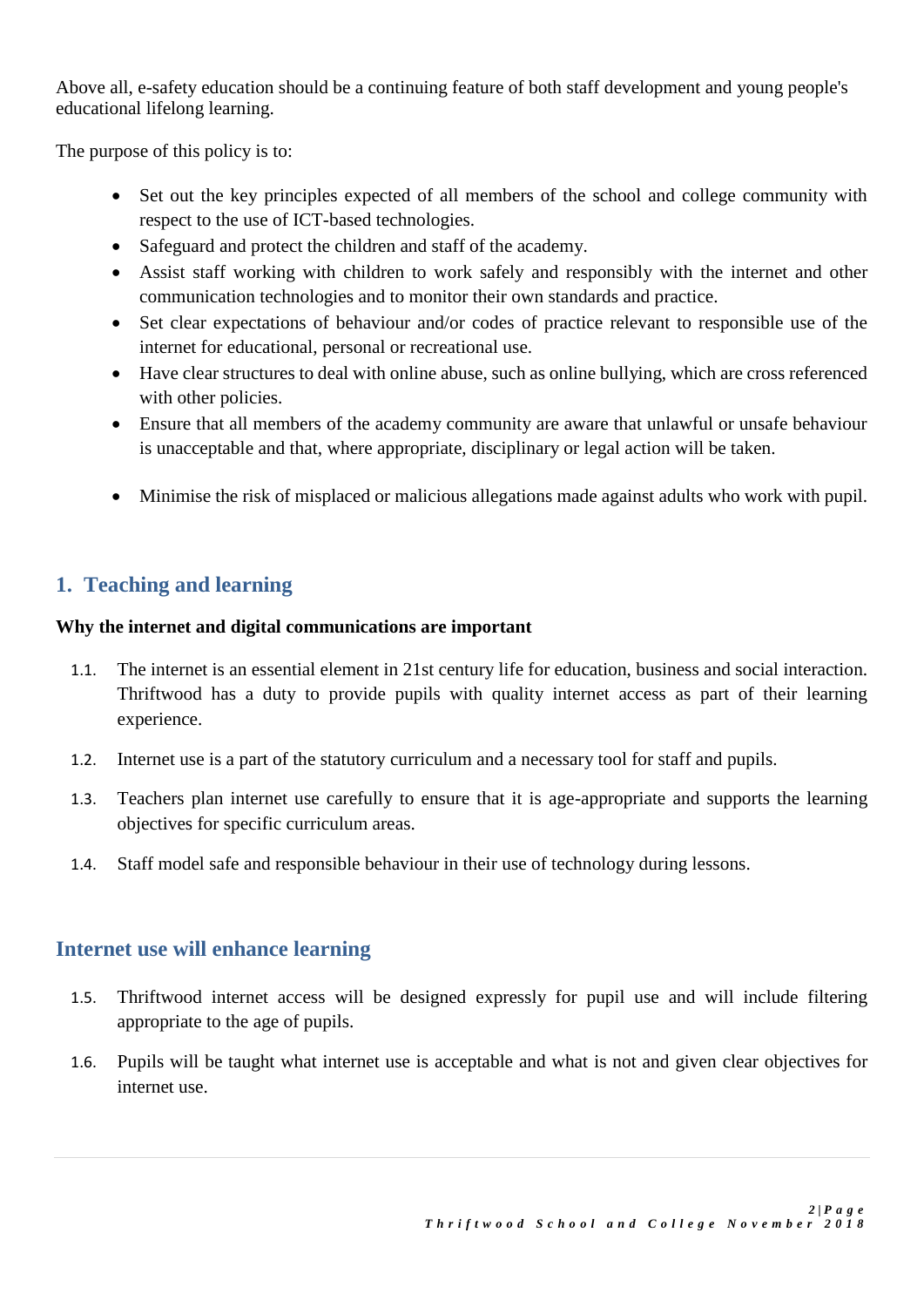- 1.7. Pupils will be educated in the effective use of the internet in research, including the skills of knowledge location, retrieval and evaluation.
- 1.8. Pupils will be shown how to publish and present information to a wider audience.

# **Pupils will be taught how to evaluate internet content**

- 1.9. We will ensure that the use of internet derived materials by staff and pupils complies with copyright law.
- 1.10. Pupils will be taught the importance of cross-checking information before accepting its accuracy.
- 1.11. Pupils will be taught how to report unpleasant internet content to the home school liaison team.
- 1.12. The school has a clear, progressive online safety education programme as part of the computing/PSHE curriculum. This covers a range of skills and behaviours appropriate to their age and experience, including:
	- To STOP and THINK before they CLICK.
	- To develop a range of strategies to evaluate and verify information before accepting its accuracy.
	- To be aware that the author of a website/page may have a bias or purpose and to develop skills to recognise what that may be.
	- To know how to narrow down or refine a search.
	- To understand how search engines work and to understand that this affects the results they see at the top of the listings.
	- To understand acceptable behaviour when using an online environment/email, i.e. be polite, no bad or abusive language or other inappropriate behaviour; keeping personal information private.
	- To understand why online 'friends' may not be who they say they are and to understand why they should be careful in online environments.
	- To understand why they should not post or share detailed accounts of their personal lives, contact information, daily routines, location, photographs and videos, and to know how to ensure they have turned-on privacy settings.
	- To understand why they must not post pictures or videos of others without their permission.
	- To know not to download any files such as music files without permission.
	- To have strategies for dealing with receipt of inappropriate materials.
	- For college pupils**,** to understand why and how some people will 'groom' young people for sexual reasons.
	- To understand the impact of online bullying, sexting, extremism and trolling and know how to seek help if they are affected by any form of online bullying.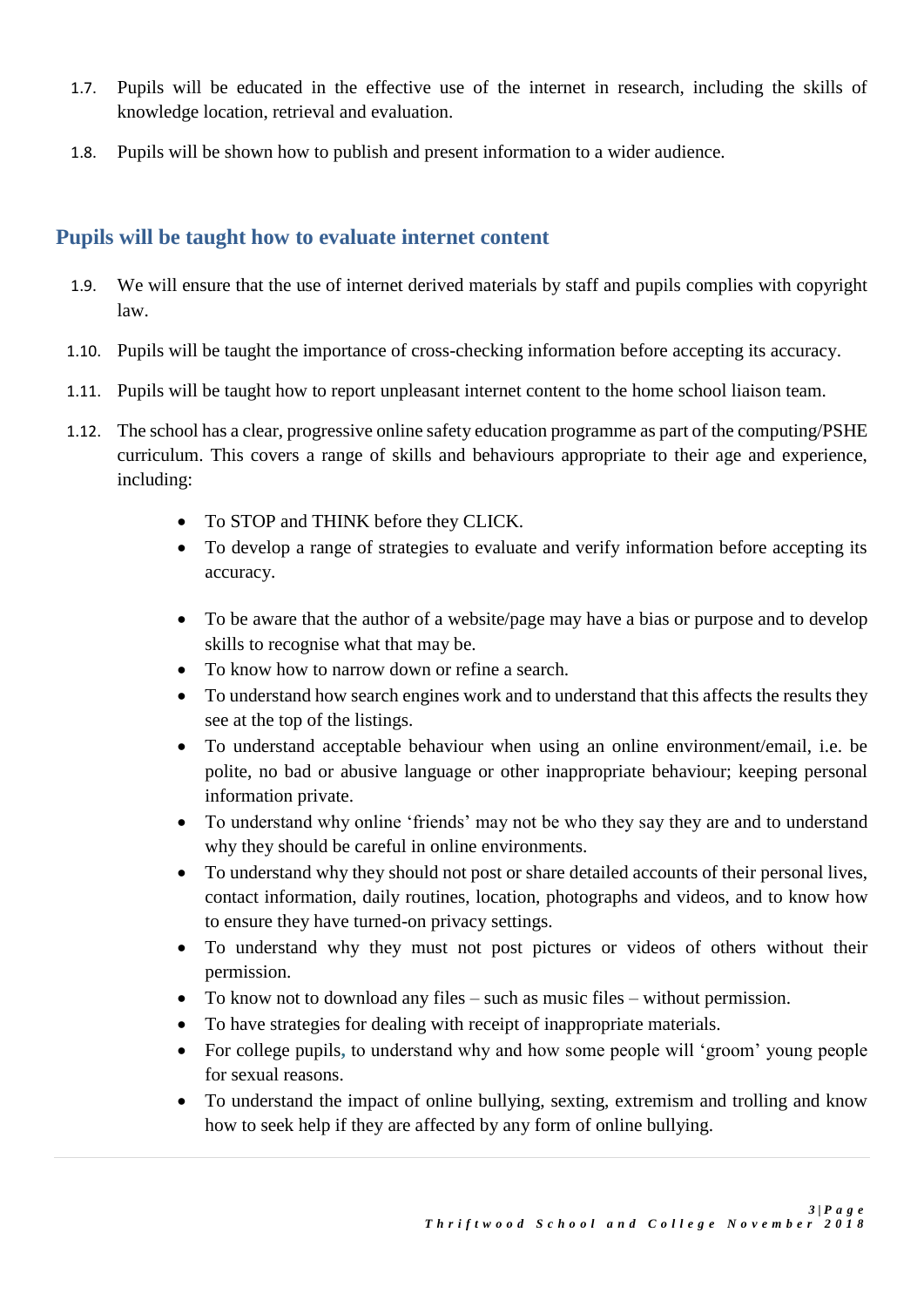• To know how to report any abuse, including online bullying, and how to seek help if they experience problems when using the internet and related technologies, i.e. parent, teacher or trusted staff member, or an organisation such as Childline or the CLICK CEOP button.

## **2. Managing internet access**

### **Information system security**

- 2.1. Thriftwood ICT systems security will be reviewed regularly.
- 2.2. Virus protection will be updated regularly.
- 2.3. Security strategies will be discussed with the SEAX Trust.

## **Email**

- 2.4. Pupils may only use approved email accounts on the school system.
- 2.5. Pupils must immediately tell a teacher or another trusted adult at Thriftwood if they receive an offensive email.
- 2.6. In email communication, pupils must not reveal their personal details or those of others or arrange to meet anyone without specific permission.
- 2.7. Incoming emails will be treated as suspicious and attachments not opened unless the author is known.
- 2.8. We will consider how emails from pupils to external bodies are presented and controlled.
- 2.9. The forwarding of chain letters is not permitted.
- 2.10. Thriftwood:
	- Provides staff with an email account for their professional use (Microsoft 365) and makes clear personal email should be through a separate account.
	- Does not publish personal email addresses of pupils or staff on our website.
	- Will contact the police if one of our staff or pupils receives an email that it considers is particularly disturbing or breaks the law.
	- Will ensure that email accounts are maintained and up-to-date.
	- Reports messages relating to or in support of illegal activities to the relevant authority and if necessary to the police.
	- Knows that spam, phishing and virus attachments can make emails dangerous.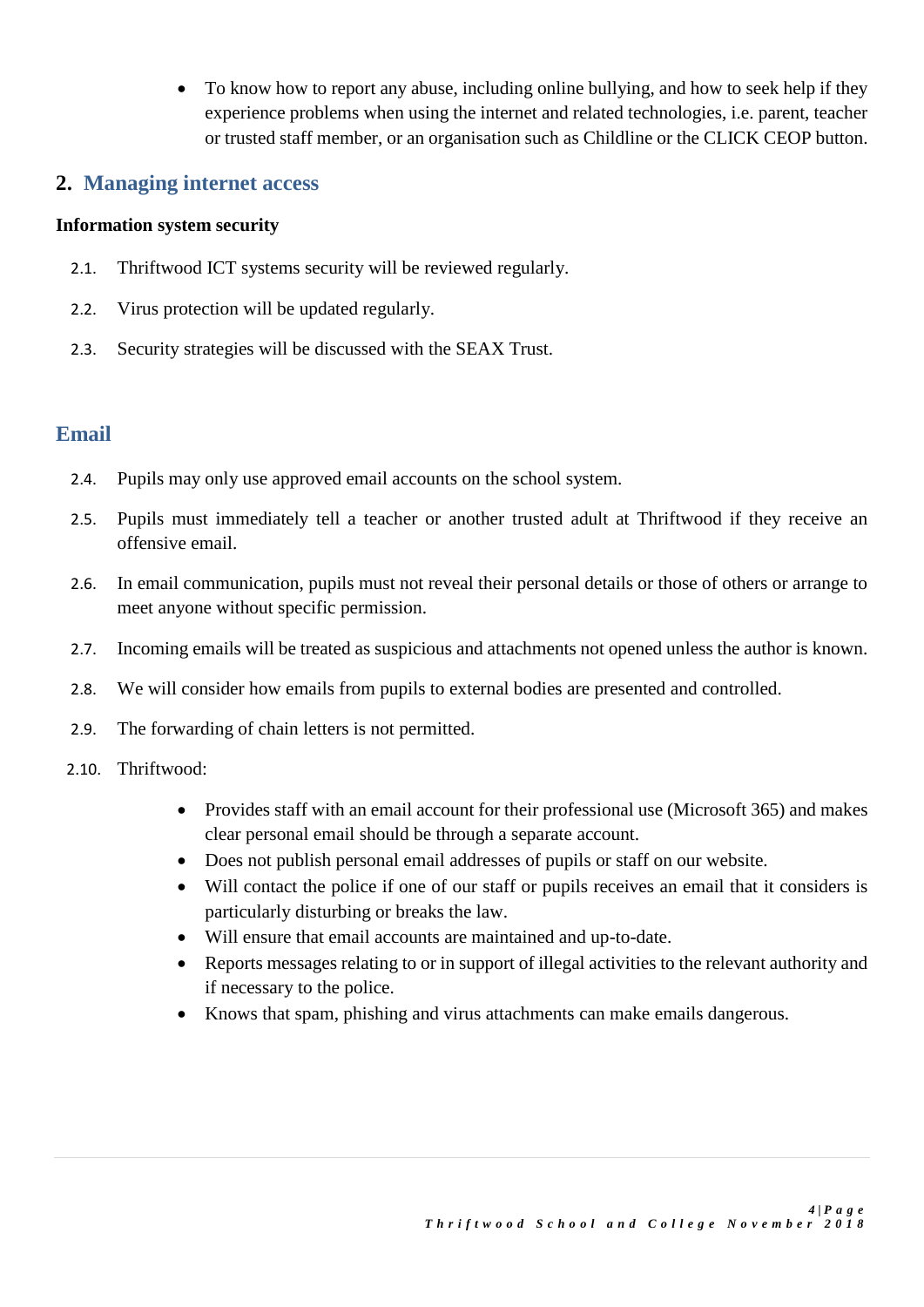#### **Published content and the school website**

- 2.11. Staff or pupil personal contact information will not be published. The contact details given online should be the school office and held in a password protected file on the server.
- 2.12. The Headteachers will take overall editorial responsibility and ensure that content is accurate and appropriate, and the quality of presentation is maintained.
- 2.13. Our website complies with the following statutory DfE guidelines for publications:
	- [What academies, free schools and colleges should publish online](https://www.gov.uk/guidance/what-academies-free-schools-and-colleges-should-publish-online)
- 2.14. Most material is the pupil's / staff's own work; where others' work is published or linked to, we credit the sources used and state clearly the author's identity or status.
- 2.15. The point of contact on the website is the school address and telephone number. The school uses a general email contact: address admin@thriftwoodschool.com. Home information or individual email identities will not be published.
- 2.16. Photographs published on the web do not have full names attached.
- 2.17. We do not use pupils' names when saving images in the file names or in the tags when publishing to the school website.

## **3. Publishing pupils' images and work**

- 3.1. Pupils' full names will not be used anywhere on a school website or other online space, particularly in association with photographs.
- 3.2. Written permission from parents will be obtained before photographs of pupils are published on the academy website.
- 3.3. Pupil image file names will not refer to the pupil by name.
- 3.4. Parents should be clearly informed of the Thriftwood policy on image taking and publishing.
- 3.5. Thriftwood gains parental permission for use of digital photographs or video involving their child as part of the school agreement form when their child joins us.
- 3.6. We do not identify pupils in online photographic materials or include the full names of pupils in the credits of any published school produced video materials/DVDs.
- 3.7. Staff sign Thriftwood's Acceptable Use Agreement, and this includes a clause on the use of mobile phones/personal equipment for taking pictures of pupils.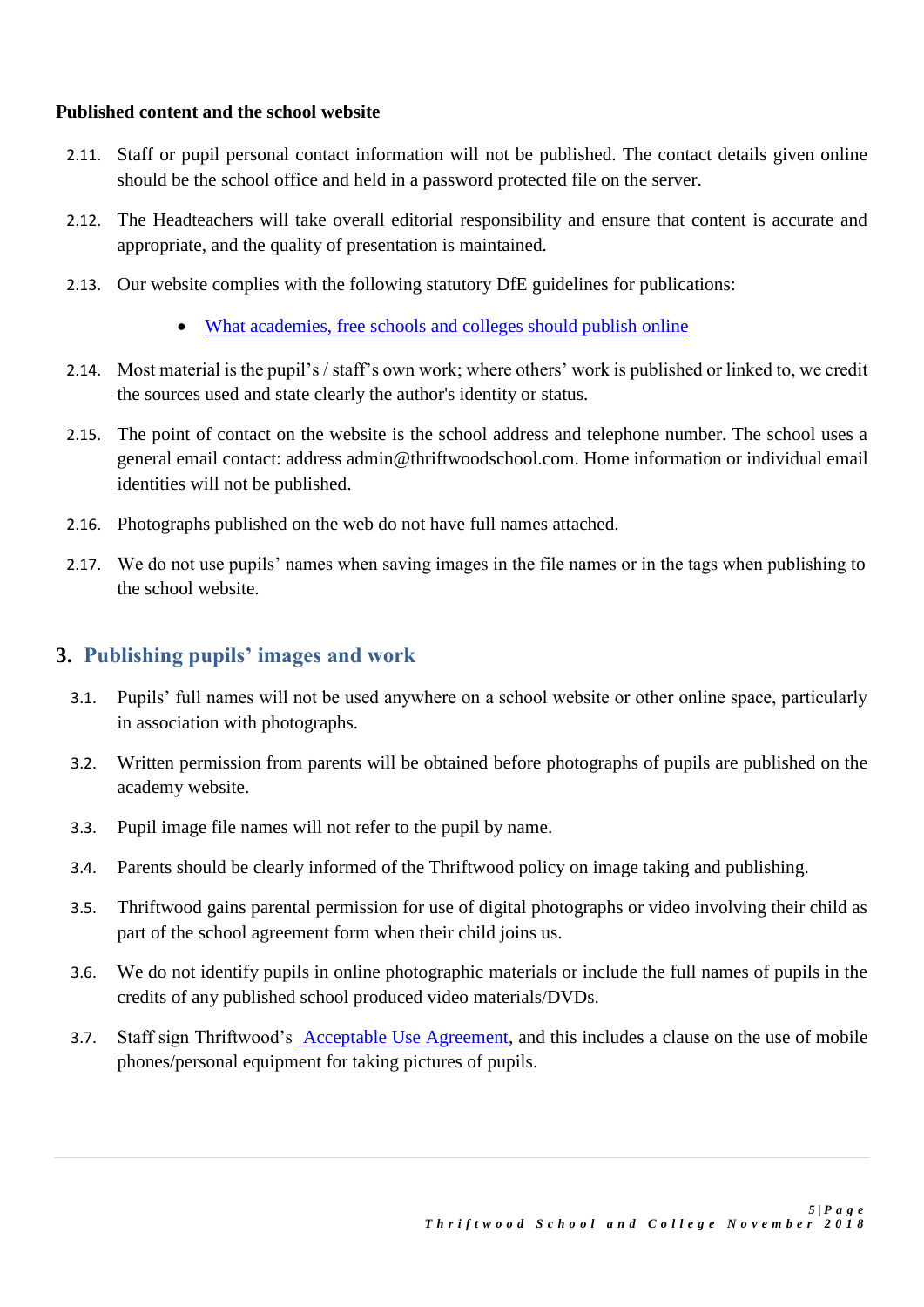- 3.8. If specific pupil photos (not group photos) are used on the school website, in the prospectus or in other high-profile publications, the school or college will obtain individual parental or pupil permission for their long-term use.
- 3.9. We block/filter access to social networking sites or newsgroups unless there is a specific approved educational purpose.
- 3.10. Pupils are taught about how images can be manipulated in their e-safety education programme and to consider how to publish for a wide range of audiences which might include Trustees, parents or younger children as part of their ICT scheme of work.
- 3.11. Pupils are advised to be very careful about placing any personal photos on any 'social' online network space. They are taught to understand the need to maintain privacy settings so as not to make public, personal information.
- 3.12. Pupils are taught that they should not post images or videos of others without their permission. Our curriculum teaches them about the risks associated with providing information with images (including the name of the file), that reveals the identity of others and their location, such as house number, street name or school. It also includes the need to keep their data secure and what to do if they are subject to bullying or abuse.

### **Social networking and personal publishing**

- 3.13. We will control access to social networking sites and consider how to educate pupils in their safe use.
- 3.14. Newsgroups will be blocked unless a specific use is approved.
- 3.15. Pupils will be advised never to give out personal details of any kind which may identify them, their friends or their location.
- 3.16. Pupils and parents will be advised that the use of social network spaces outside school brings a range of dangers for primary aged pupils.
- 3.17. Pupils will be advised to use nicknames and avatars when using social networking sites.
- 3.18. Staff will be reminded of the risks of accepting parents and children as 'friends' on social networking sites, will be strongly advised not to do so, and given advice on how to 'block' children from viewing their private pages. This is detailed in our Code of Conduct Policy.
- 3.19. Thriftwood staff will ensure that in private use:
	- No reference should be made in social media to pupils, parents or Thriftwood staff.
	- They do not engage in online discussion on personal matters relating to members of the academy community.
	- Personal opinions should not be attributed to Thriftwood or the SEAX Trust.
	- Security settings on personal social media profiles are regularly checked to minimise risk of loss of personal information.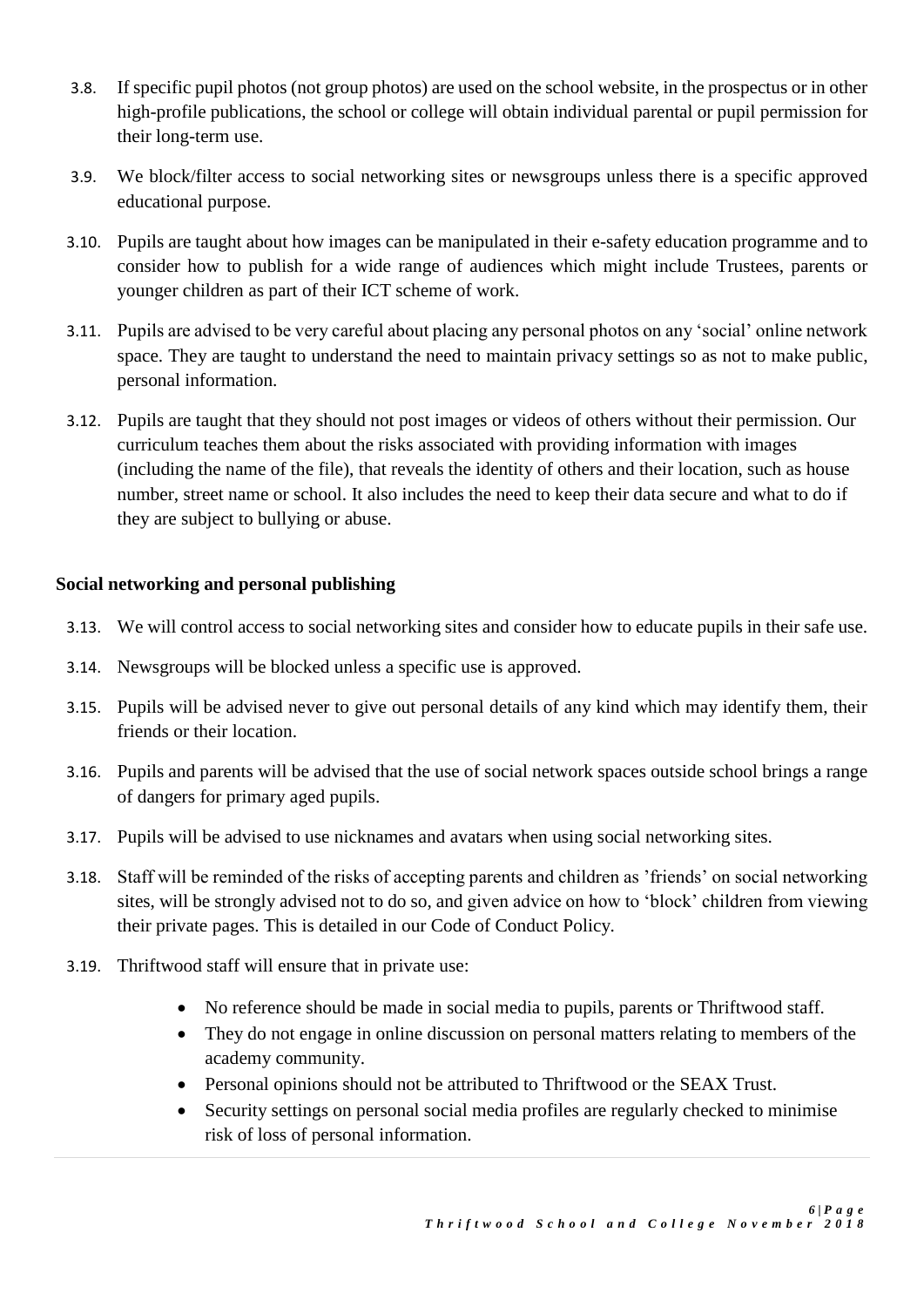#### **Managing filtering**

- 3.20. If staff or pupils come across unsuitable online materials, the site must be reported to the home school liaison team and / or ICT technician.
- 3.21. Senior staff will ensure that regular checks are made to ensure that the filtering methods selected are appropriate, effective and reasonable.

#### **Managing videoconferencing and webcam use**

- 3.22. Videoconferencing should use the educational broadband network to ensure quality of service and security.
- 3.23. Pupils must ask permission from the supervising teacher before making or answering a videoconference call.
- 3.24. Videoconferencing and webcam use will be appropriately supervised.

## **Managing emerging technologies**

- 3.25. Emerging technologies will be examined for educational benefit and a risk assessment will be carried out before use in Thriftwood is allowed.
- 3.26. The SLT should note that technologies, such as mobile phones with wireless internet access, can bypass school filtering systems and present a new route to undesirable material and communications.
- 3.27. Mobile phones will not be used during school hours by pupils. The sending of abusive or inappropriate text messages or files by Bluetooth or any other means is forbidden.
- 3.28. The use by pupils of cameras in mobile phones is forbidden.
- 3.29. Staff will not use personal mobile phones to communicate with children or use them to capture images of them.

## **Protecting personal data**

3.30. Personal data will be recorded, processed, transferred and made available according to the GDPR and the Data Protection Act 2018.

## **Personal devices and mobile phones**

3.31. The recording, taking and sharing of images, video and audio on any mobile phone is to be avoided, except where it has been explicitly agreed otherwise by the Headteacher. Such authorised use is to be monitored and recorded.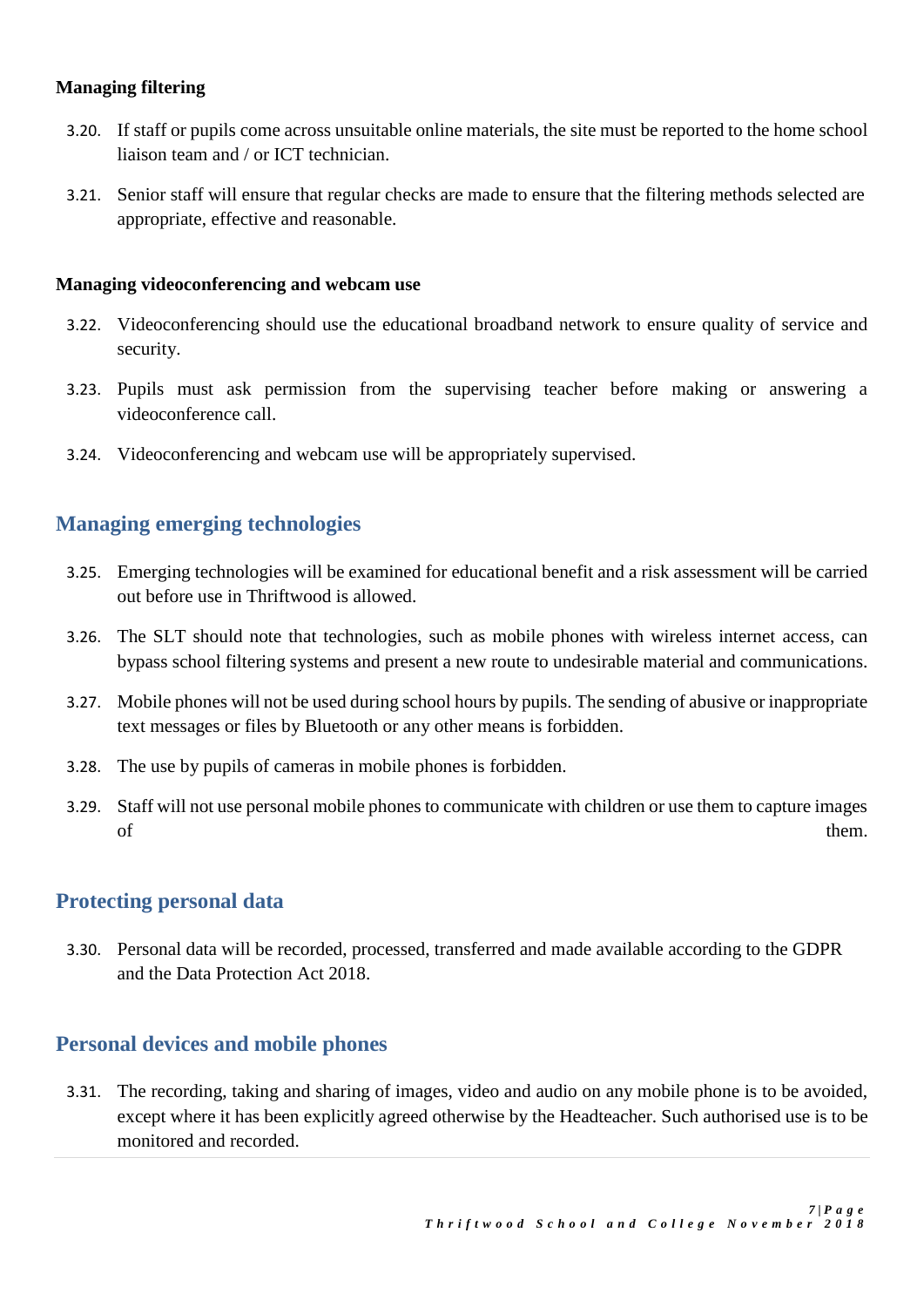- 3.32. Thriftwood reserves the right to search the content of any mobile or handheld devices on the school or college premises where there is a reasonable suspicion that it may contain undesirable material, including those which promote pornography, violence or bullying. Staff mobiles or hand-held devices may be searched at any time as part of routine monitoring.
- 3.33. Where parents or pupils need to contact each other during the school day, they should do so only through the school's telephone. Staff may use their phones during break times. If a staff member is expecting a personal call, they may leave their phone with the school office to answer on their behalf or seek specific permissions to use their phone at other than their break times. Mobile phones will not be used during lessons or formal work time unless as part of an approved and directed curriculumbased activity with consent from a member of staff.
- 3.34. Mobile phones and personally-owned devices will not be used in any way during lessons or formal school time. They should be switched off or on silent at all times.
- 3.35. Mobile phones and personally-owned mobile devices brought in to school or college are the responsibility of the device owner. Thriftwood accepts no responsibility for the loss, theft or damage of personally-owned mobile phones or mobile devices.
- 3.36. Mobile phones and personally-owned devices are not permitted to be used in certain areas within the school and college site, e.g. the changing rooms
- 3.37. No images or videos should be taken on mobile phones or personally-owned mobile devices without the prior consent of the person or people concerned and permission from the Headteacher.
- 3.38. If members of staff have an educational reason to allow children to use mobile phones or a personallyowned device as part of an educational activity, it will only take place when approved by the SLT.
- 3.39. Staff will not use personally-owned devices, such as mobile phones or cameras, to take photos or videos of pupils and will only use work-provided equipment for this purpose.
- 3.40. If a member of staff breaches the academy policy, disciplinary action may be taken.
- 3.41. Where staff members are required to use a mobile phone for school and college duties, for instance in case of emergency during off-site activities, or for contacting pupils or parents, a school mobile phone will be provided and used. In an emergency where a staff member doesn't have access to a schoolowned device, they should contact the school / college reception to contact the parents on their behalf. If this is not possible they should use their own device and hide (by inputting 141) their own mobile number for confidentiality purposes.
- 3.42. Pupils will abide by the following rules when using personal devices in school:
	- The school site strongly advises that pupil mobile phones should not be brought into school; however, we accept that there may be circumstances in which a parent wishes their child to have a mobile phone for their own safety.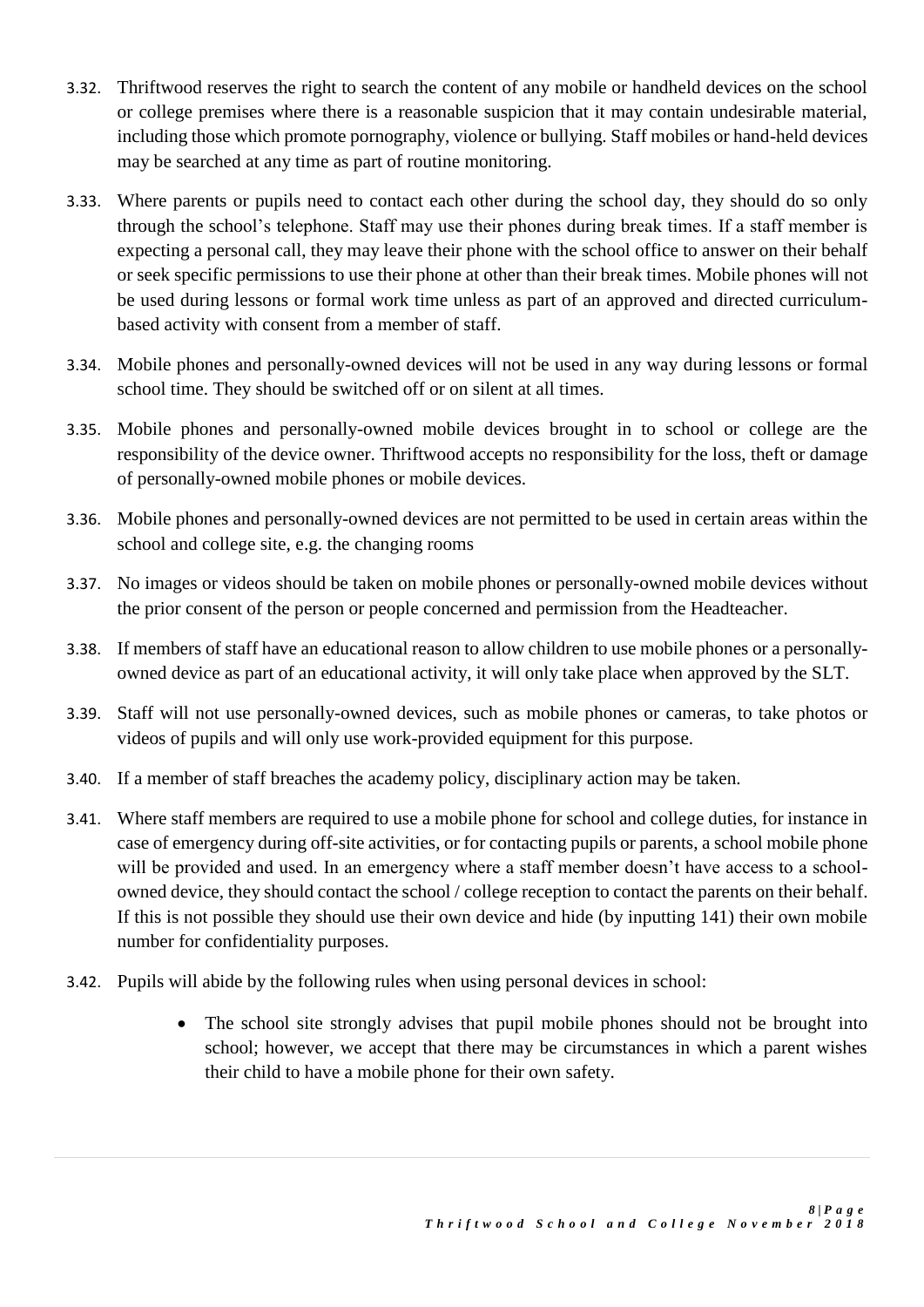- If a pupil breaches this guidance, the phone or device will be confiscated and will be held in a secure place in the school office. Mobile phones and devices will be released to parents in accordance with this policy.
- Parents are advised not to contact their child via their mobile phone during the school day, but to contact the school office.
- Pupils should protect their phone numbers by only giving them to trusted friends and family members. Pupils will be instructed in the safe and appropriate use of mobile phones and personally-owned devices and will be made aware of boundaries and consequences.

# **4. Policy decisions**

### **Authorising internet access**

4.1. Thriftwood will maintain a current record of all staff and pupils who are granted access to school ICT systems.

### **Assessing risks**

- 4.2. Thriftwood will take all reasonable precautions to prevent access to inappropriate material; however, due to the international scale and linked nature of internet content, it is not possible to guarantee that unsuitable material will never appear on a computer connected to the school or college network. Neither Thriftwood nor the Trust can accept liability for any material accessed, or any consequences of internet access.
- 4.3. We will audit ICT use to establish if the E-safety Policy is adequate and that the implementation of the E-safety Policy is appropriate and effective.

## **Handling e-safety complaints**

- 4.1. Complaints of internet misuse will be dealt with by a senior member of staff.
- 4.2. Any complaint about staff misuse must be referred to the headteacher.
- 4.3. Complaints of a child protection nature must be dealt with in accordance with our child protection procedures.
- 4.4. Pupils and parents will be informed of the complaints procedure.
- 4.5. Pupils and parents will be informed of the consequences for pupils misusing the internet.
- 4.6. Discussions will be held as required with the police to establish procedures for handling potentially illegal issues.

# **Community use of the internet**

4.7. The school and college will liaise with local organisations to establish a common approach to e-safety, if necessary.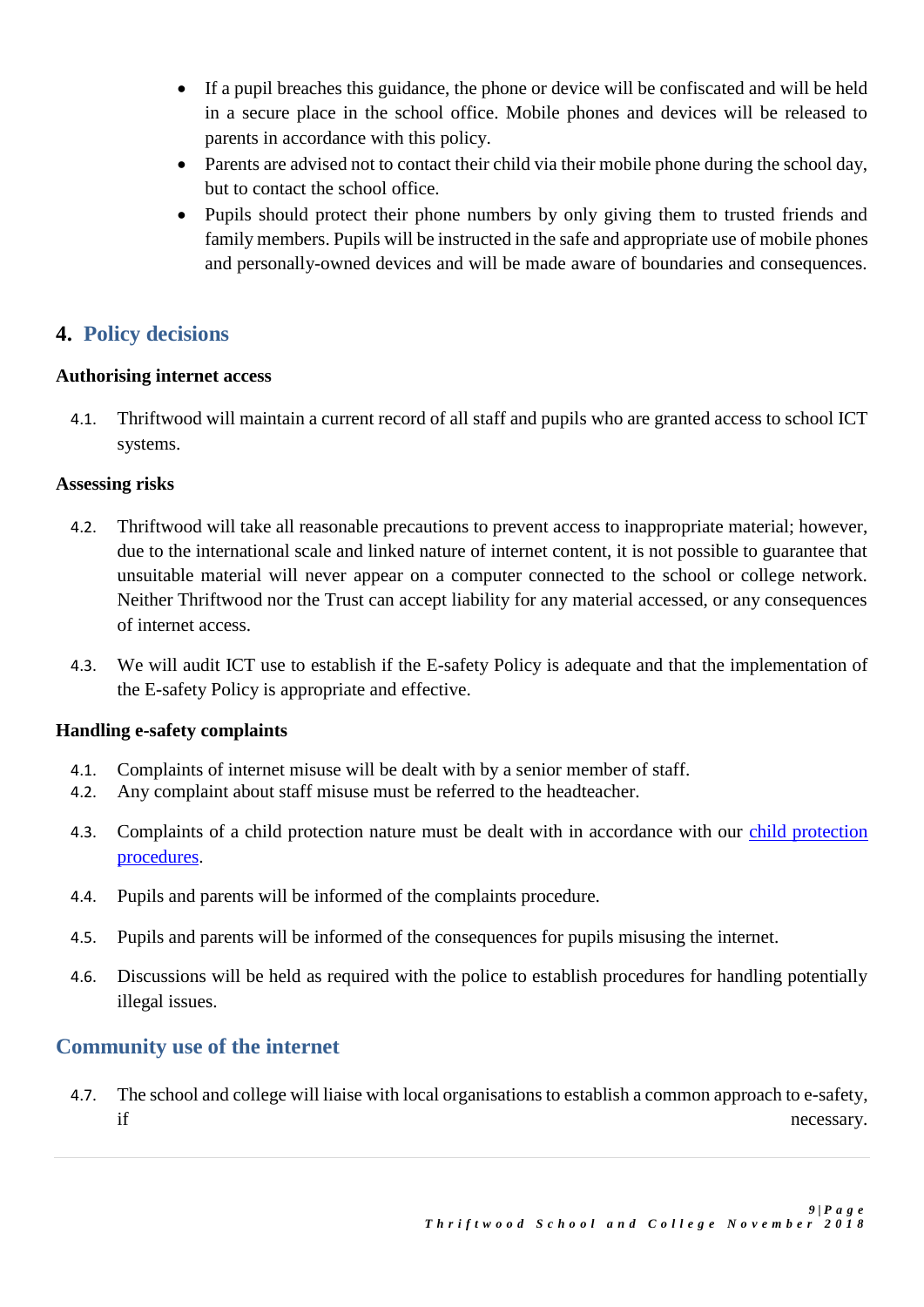# **5. Pupil online safety curriculum**

#### **Teaching and learning**

- 5.1. Thriftwood has a clear, progressive online safety education programme as part of the computing/PSHE curriculum, as detailed previously.
- 5.2. Teachers plan internet use carefully to ensure that it is age-appropriate and supports the learning objectives for specific curriculum areas.
- 5.3. All staff will model safe and responsible behaviour in their own use of technology during lessons.

#### **Online risks**

5.4. Thriftwood recognises that pupils increasingly use a range of technology such as mobile phones, tablets, games consoles and computers. It will support and enable children to use these technologies for entertainment and education but will also teach children (in PSHE) that some adults and young people will use such outlets to harm children.

# **Cyber bullying and abuse**

- 5.5. Cyber bullying can be defined as "Any form of bullying which takes place online or through smartphones and tablets." - BullyingUK
- 5.6. Complaints of online bullying are dealt with in accordance with our Anti-Bullying Policy. Complaints related to child protection are dealt with in accordance with our child protection procedures.
- 5.7. Through the PSHE curriculum, children are taught to tell a responsible adult if they receive inappropriate, abusive or harmful emails or text messages.
- 5.8. Posters providing information about how to get help from Childline, ThinkUKnow and the NSPCC are displayed in classrooms and along the corridors.
- 5.9. Cyber bullying will be treated as seriously as any other form of bullying and will be managed through our anti-bullying and confiscation procedures. Cyber bullying (along with all other forms of bullying) of any member of the academy community will not be tolerated. Full details are set out in Thriftwood's policies on anti-bullying and behaviour.
- 5.10. There are clear procedures in place to support anyone in the academy community affected by cyber bullying.
- 5.11. All incidents of cyber bullying reported to the school and college will be recorded.

#### **Sexual exploitation/sexting**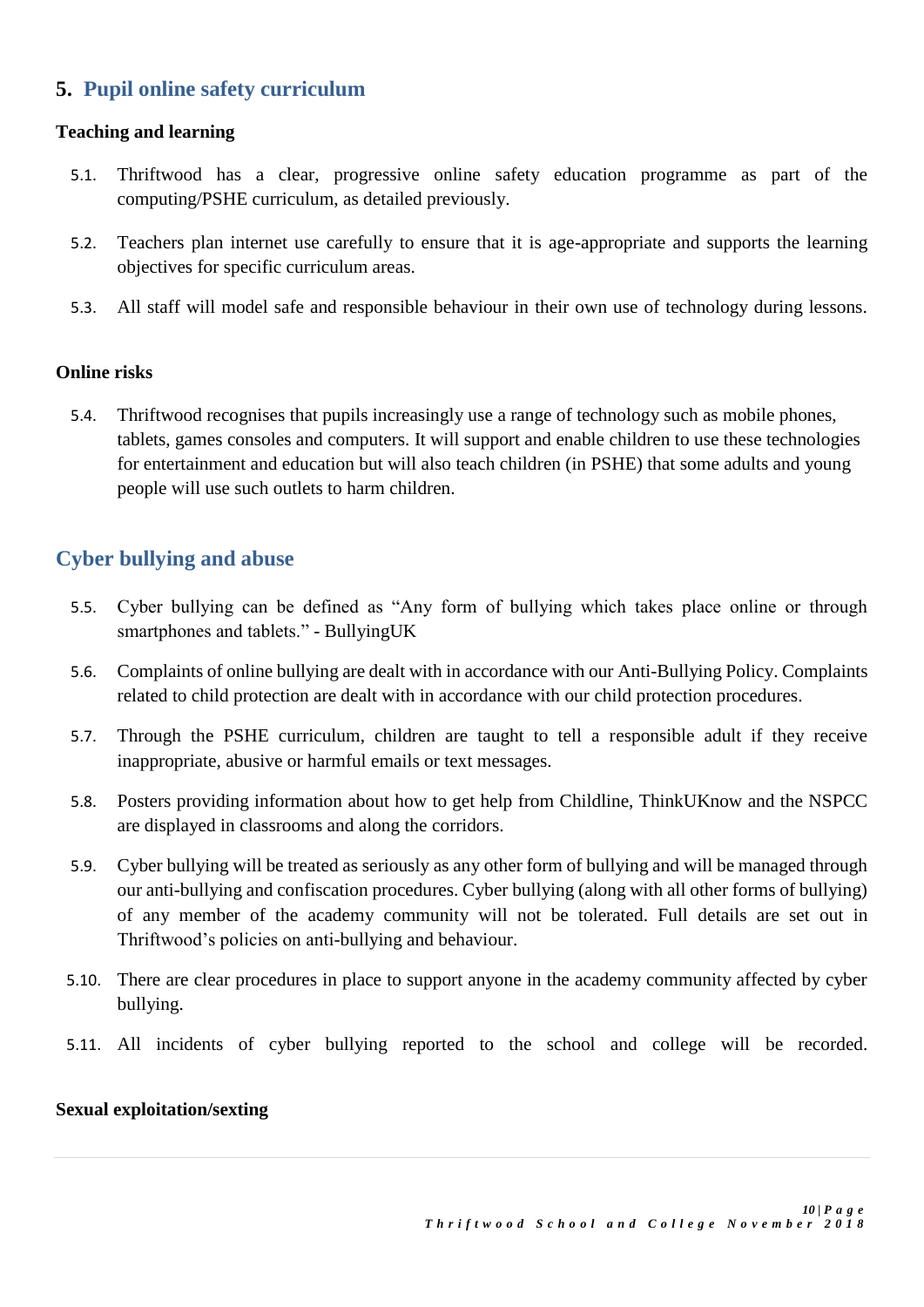- 5.12. Sexting between pupils will be managed through our anti-bullying and confiscation procedures.
- 5.13. All staff are made aware of the indicators of sexual exploitation and all concerns are reported immediately to the DSL.

#### **Radicalisation or extremism**

- 5.14. Radicalisation refers to the process by which a person comes to support terrorism and forms of extremism leading to terrorism.
- 5.15. Extremism is defined by the Crown Prosecution Service as "The demonstration of unacceptable behaviour by using any means or medium to express views which:
	- Encourage, justify or glorify terrorist violence in furtherance of beliefs.
	- Seek to provoke others to terrorist acts.
	- Encourage other serious criminal activity or seek to provoke others to serious criminal acts.
	- Foster hatred which might lead to inter-community violence in the UK."
- 5.16. Thriftwood understands that here is no such thing as a "typical extremist": those who become involved in extremist actions come from a range of backgrounds and experiences, and most individuals, even those who hold radical views, do not become involved in violent extremist activity.
- 5.17. We understand that pupils may become susceptible to radicalisation through a range of social, personal and environmental factors – it is known that violent extremists exploit vulnerabilities in individuals to drive a wedge between them and their families and communities. It is vital that academy staff can recognise those vulnerabilities.
- 5.18. Staff will maintain and apply a good understanding of the relevant guidance to prevent pupils from becoming involved in terrorism.
- 5.19. We will monitor its RE curriculum and assembly policy to ensure that they are used to promote community cohesion and tolerance of different faiths and beliefs.
- 5.20. Senior leaders will raise awareness within the school and college about the safeguarding processes relating to protecting pupils from radicalisation and involvement in terrorism.

# **6. Communications policy**

#### **Introducing the E-safety Policy to pupils**

- 6.1. E-safety rules and guidance posers will be displayed in corridors and communal spaces and discussed with pupils regularly.
- 6.2. Pupils will be informed that network and internet use will be monitored and appropriately followed up.